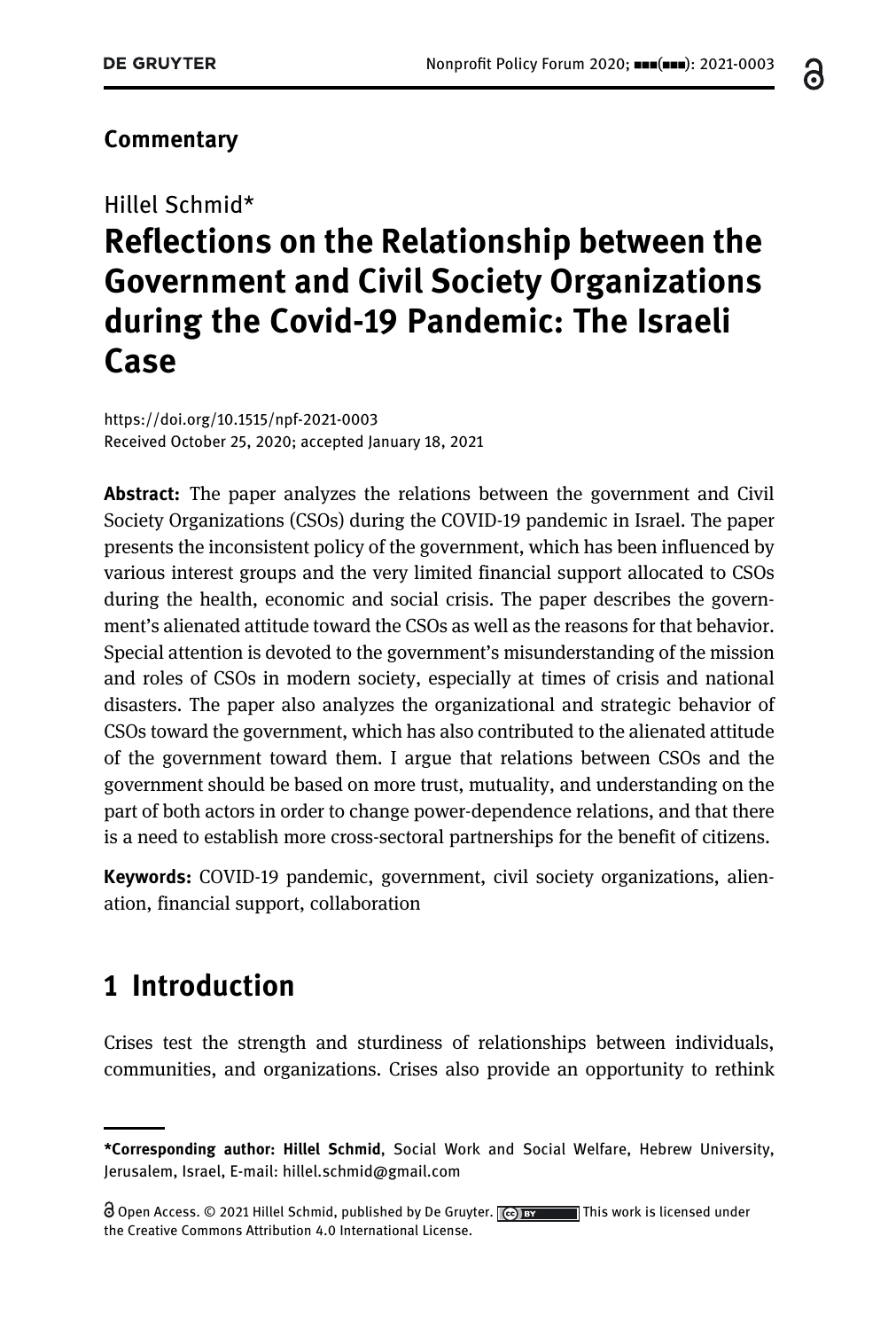**DE GRUYTER** 

what has existed as well as a time for renewal, implementation of changes, and adjustments to a changing reality.

The premise of this commentary is that the Israeli government's ambivalent attitude towards CSOs did not begin during the outbreak of this crisis, but rather has much deeper roots. This approach results from relationships that developed between government and organizations in the years leading up to the current crisis. I aim in this commentary to trace the factors underlying governmental policies towards CSOs during the crisis. These policies have been characterized by a lack of support for the work of these organizations, often indeed threatening their very survival.

The covid-19 crisis is different from any crisis previously known in that it is global in scope and scale. This crisis has particularly stricken such underprivileged populations as individuals with limited education and training, nonunionized workers from low-tech industries, young adults, and older persons. It has harmed women who were placed on unpaid leave or were fired, especially young women and those without academic education. It has impacted members of minorities, low-income households, and self-employed owners of very small businesses. These are in large part the people who constitute most of the recipients of the social services provided by civil society organizations.

The Israeli government behaved as bewildered and confused during the first months of the pandemic. The confusion and inconsistency that characterized the government's behavior continued throughout the "second wave," and then the "third" of the pandemic.

Government policy between March and December 2020 was characterized by the implementation of unprecedented restrictions on the public. With the goal of stopping the spread of the virus, the government violated human rights including freedom of movement, the right to privacy, freedom of association with others, freedom of trade, culture, sports, and other areas. This was accomplished through the enactment of emergency laws – some without any parliamentary supervision. In the framework of the declared emergency, the government shut down the court system almost completely, deployed army forces, and instructed the Shabak (Israel Security Agency) to monitor all residents in order to locate those who came in contact with anyone who tested positive for covid-19. Lack of transparency characterized government decisions, including a decision not to publish normal protocols for the next 30 years. The government's management of the crisis was severely impacted by submission to political pressures as control of the pandemic was lost.

As a result, the government faced a deepening health, economic, and social crisis. The shutdown of trade, industry, and many other market branches led to a significant increase in the rate of unemployment – to 20% as compared with 3.6%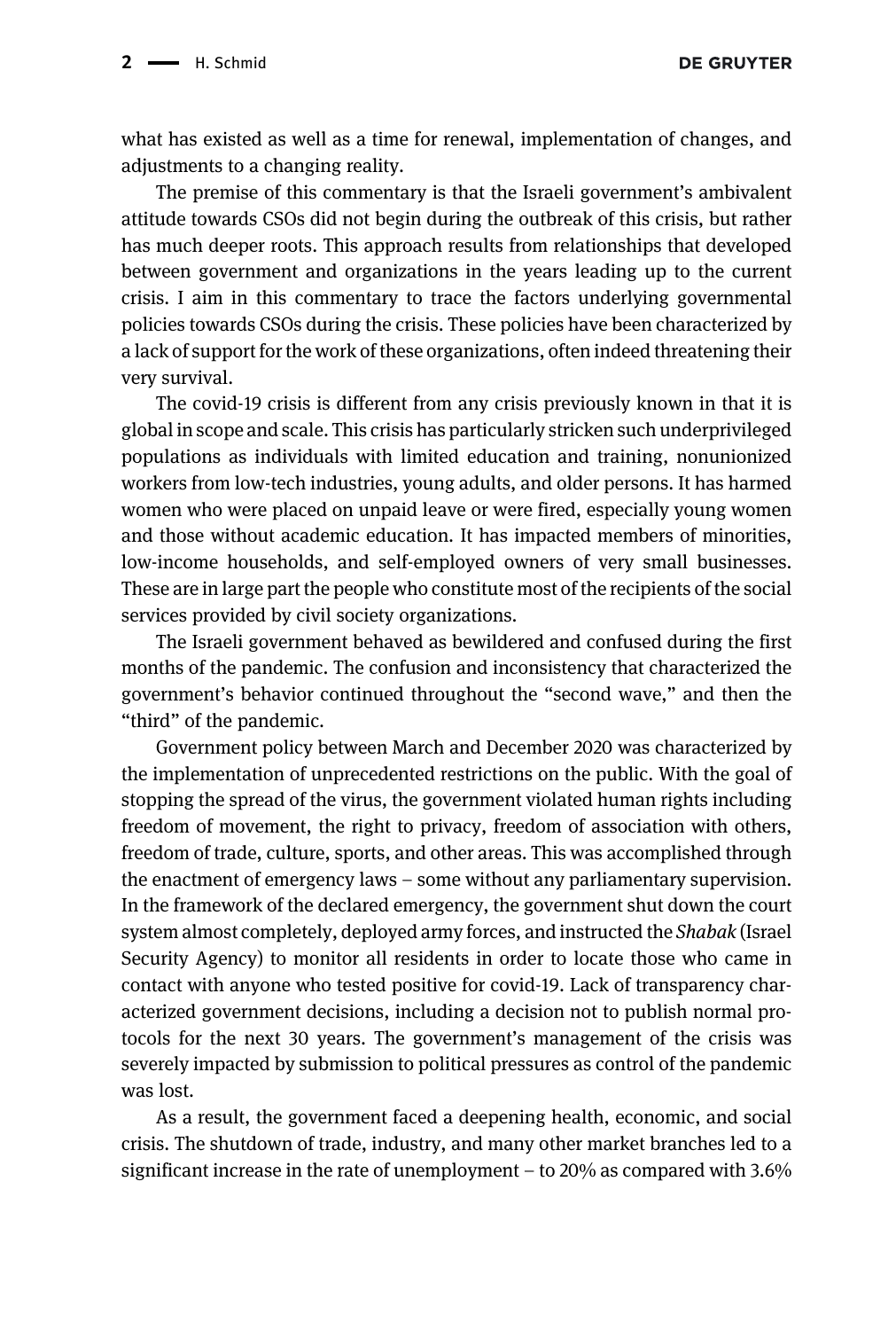before the outbreak of the crisis – and many businesses folded. The government was faced with pressure and demand to provide grants to help businesses and citizens keep their head above water. These also included demands from CSOs experiencing severe economic disruption.

This commentary begins with a brief description of the consequences of the crisis on organizations which provide social services and the results of their demands for economic support from the government. Next, the causes of the government's ambivalent attitude towards the CSOs and their role in shaping this relationship is presented. The commentary concludes with thoughts about the future of relations between the government and CSOs as well as implications of government policies for the CSOs during crises and emergency situations.

## 2 The Implications of the Health and Economic Crisis for Civil Society Organizations

As a result of the pandemic, many, if not most, CSOs have found themselves in severe financial crisis. A survey conducted by the umbrella organization "Civil Leadership" (March [2020\)](#page-8-0) examined 164 organizations. The results show that in 70% of the organizations the number of paid employees was reduced and 55% of the employees were placed on leave without pay or were fired. Sixty-six percent of the large CSOs and 54% of the small ones reported financial damages. Eighty-five percent of the large and 86% of the small organizations reported damage to and reduction of services, while in 28% of the large organizations and 38% of the small ones services completely halted. Eighty-nine percent of the large CSOs reported reduced income from government and self-generated revenues and 61% reported reduced income from donations. Many CSOs were unable to pay rent for the use of their facilities and could not acquire equipment for protection from the coronavirus.

As for volunteer activity in CSOs, the percentage of volunteers declined to 8.1% between April and September 2020, whereas the percentage decline of volunteers in the general population was 31.4% [\(Katz and Feit 2020\)](#page-8-1). Findings also indicated that there was an 18% decrease in contributions of households to CSOs, 20% decrease in the number of contributors, and 12% decrease in the amounts of contributions as compared to 2019.

Regarding the entire population, studies show that the percentage of volunteering among Israeli citizens over age 18 during the crisis was 20.3% almost equal to the percentage of volunteers among that population in normal times (23.3%, [Almog-Bar and Bar 2020\)](#page-7-0).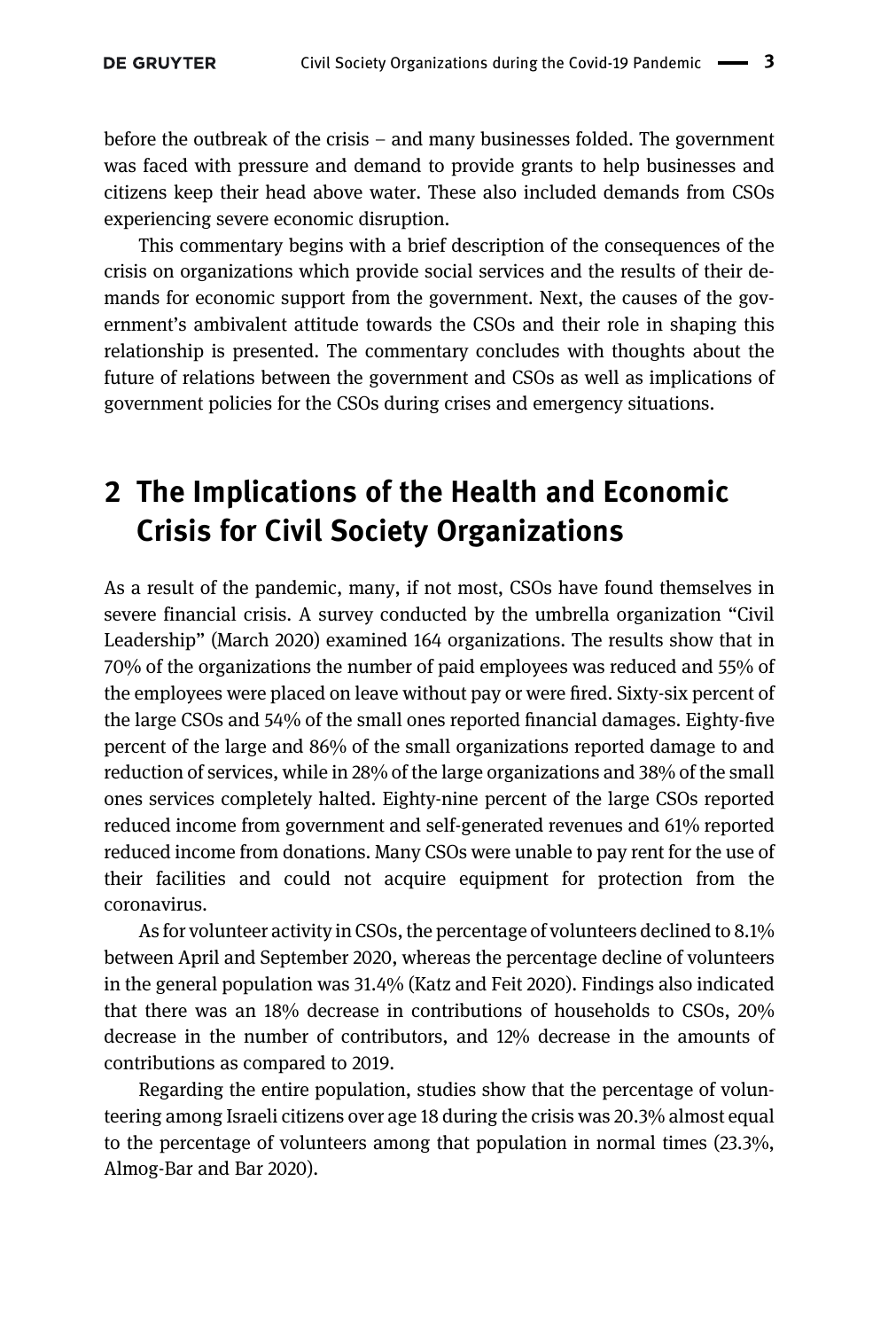CSOs turned to the government for financial assistance, but their demands were only partially met. Israeli philanthropy was mobilized for the benefit of the organizations, but even in this case the worth of the grants was quite limited. The government had announced another financial plan that would rescue the CSOs from economic hardship, but several months since the announcement, the government is having difficulty determining the criteria for receipt of this support.

The current crisis has put the relationships between the government and the CSOs to the test and raises many important questions: Why does the government not treat these organizations supportively, as might be expected from partners who have traveled a long way together? Why, in such difficult times, is the government alienated from the CSOs which are meant to serve as the government's delegates in the provision of social services?

A literature review of government-CSOs relations reveals that many researchers have addressed questions related to the nature of the relationship, developed various theories, analyzed the power-dependency relationships, examined the policies and the strategies of action of both sides, proposed different models to clarify the boundaries between the organizations, and devoted thought and research to issues of accountability and transparency ([Almog-Bar 2016;](#page-7-1) [Gronbjerg and Salamon 2012; Najam 2000; Salamon 1995; Schmid 2003; Smith and](#page-7-1) [Gronbjerg 2006; Young 2000\)](#page-7-1). Studies on collaboration and cross-sector partnerships have been published extensively in the last few years ([Almog-Bar and](#page-7-2) [Schmid 2018; Gazley and Brudney 2007](#page-7-2)).

This literature provides us with a firm basis for analyzing the relationship between the government and CSOs in general, and in Israel in particular.

## 3 The Relationship between the Government and CSOs: Mutuality and Partnership, or Alienation and Mistrust?

#### 3.1 Government's Policy toward CSOs

Political leaders and government administrators sometimes perceive that CSOs which operate on the basis of the values of democracy, equality, freedom of expression, and the right to demonstrate and advocate for disadvantaged and excluded populations, thereby undermine the stability of the government and the resilience of the country. These politicians and administrators perceive CSOs as subverting governmental action, constituting a "deep state" that undermines the authority and power of the government. This, in turn, weakens the perception of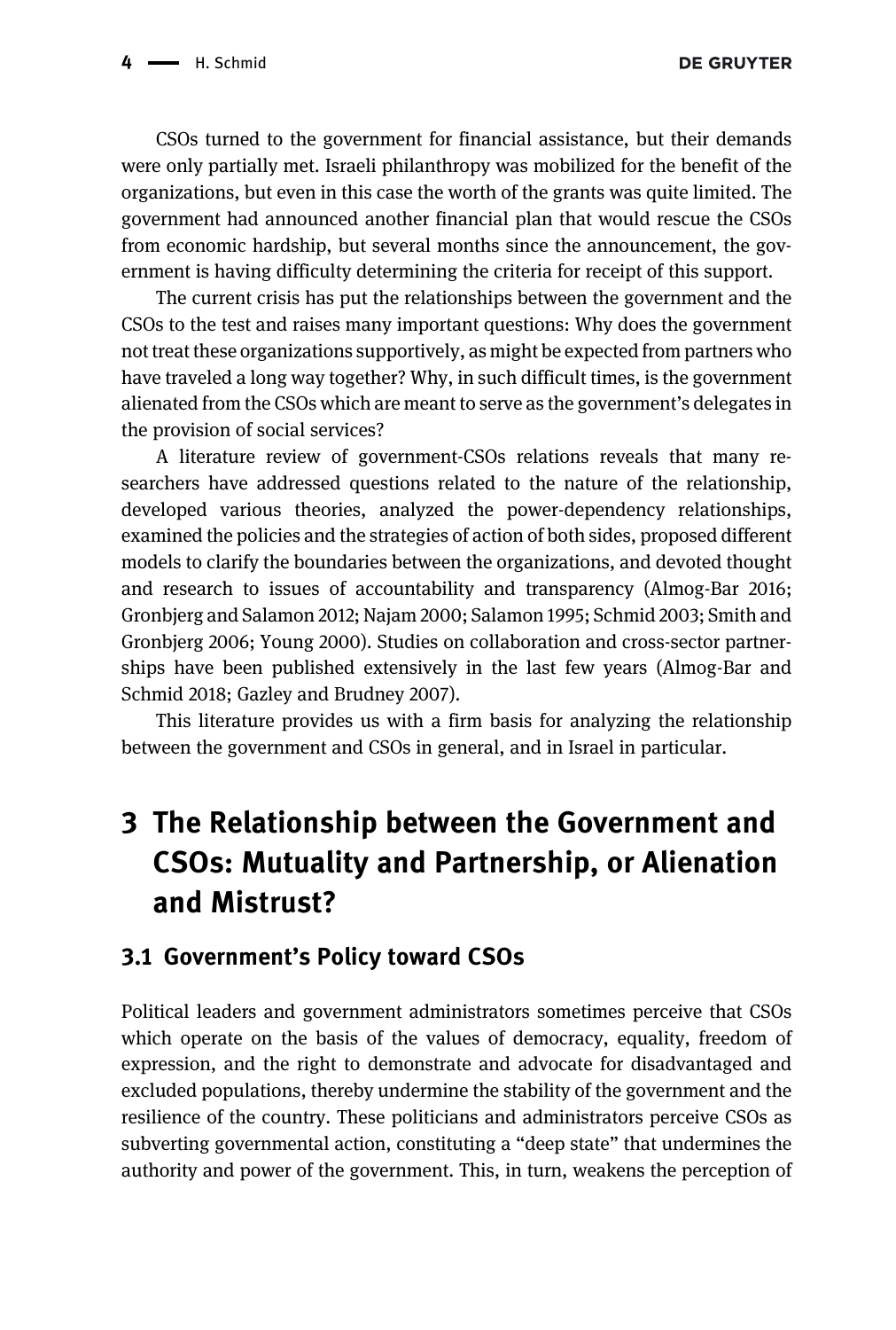the legitimacy of the organizations, leading to a reluctance of the government to provide support for the CSOs. Senior officials find themselves keenly aware of the economic crisis but less concerned with its implications for social issues and the growing gap between different strata in society (public interviews with the director general and the director of the budget department in the Ministry of Finance).

This ambivalent attitude is also derived from the administrators' belief that CSOs are inefficient and ineffective. Government officials tend to be reluctant to accept ambiguous and amorphous definitions of goals. They tend to insist upon quantified and measurable outcomes ([Hood and Dixon 2015](#page-8-2)). They expect CSOs to adopt more professional management in general and professional financial and risk management in particular ([Brown and Osborne 2013](#page-8-3)).

In addition, the blurring of the boundaries between nonprofit providers and for-profit organizations raises questions as to the merits and relative advantages of the nonprofit providers [\(Billis 2016; Schmid 2013\)](#page-7-3). A major change in governmental attitude toward nonprofit organizations involves and increasing preference to forprofit organizations for contracts in many social services [\(Borowski and Schmid](#page-8-4) [2000](#page-8-4)). Such choices on the part of government officials involve the belief that nonprofits have lost their relative advantage over for-profits with regard to efficiency and the provision of quality services.

At the same time, government administrators do not favor the commercialization of nonprofits. On the one hand they expect CSOs to adopt modern management techniques rather than old, obsolete, and inefficient techniques that have not been adapted to current needs. On the other hand, they suspect nonprofits of seeking to accrue profits despite their espoused ideology. One reflection of this attitude was apparent when government administrators accused nonprofit directors of earning high wages as well as criticizing the gaps between their earnings and the wages of their workers (Nonprofi[t Compensation 2020; The Annual Report](#page-8-5) [of Associations in Israel 2020\)](#page-8-5).

All of these factors have led to fractures in the trust between the government and CSOs, as reflected in the bureaucratic obstacles posed by the government with regard to fulfilling contractual obligations and channeling funds even when they are highly needed during a major crisis by the CSOs.

#### 3.2 Policy and Organizational Behavior of CSOs in the Covid Crisis

The contribution of CSOs to the government's ambivalent attitude towards them cannot be ignored. These are related to the behavior of the organizations themselves, their policies, and their strategies of action.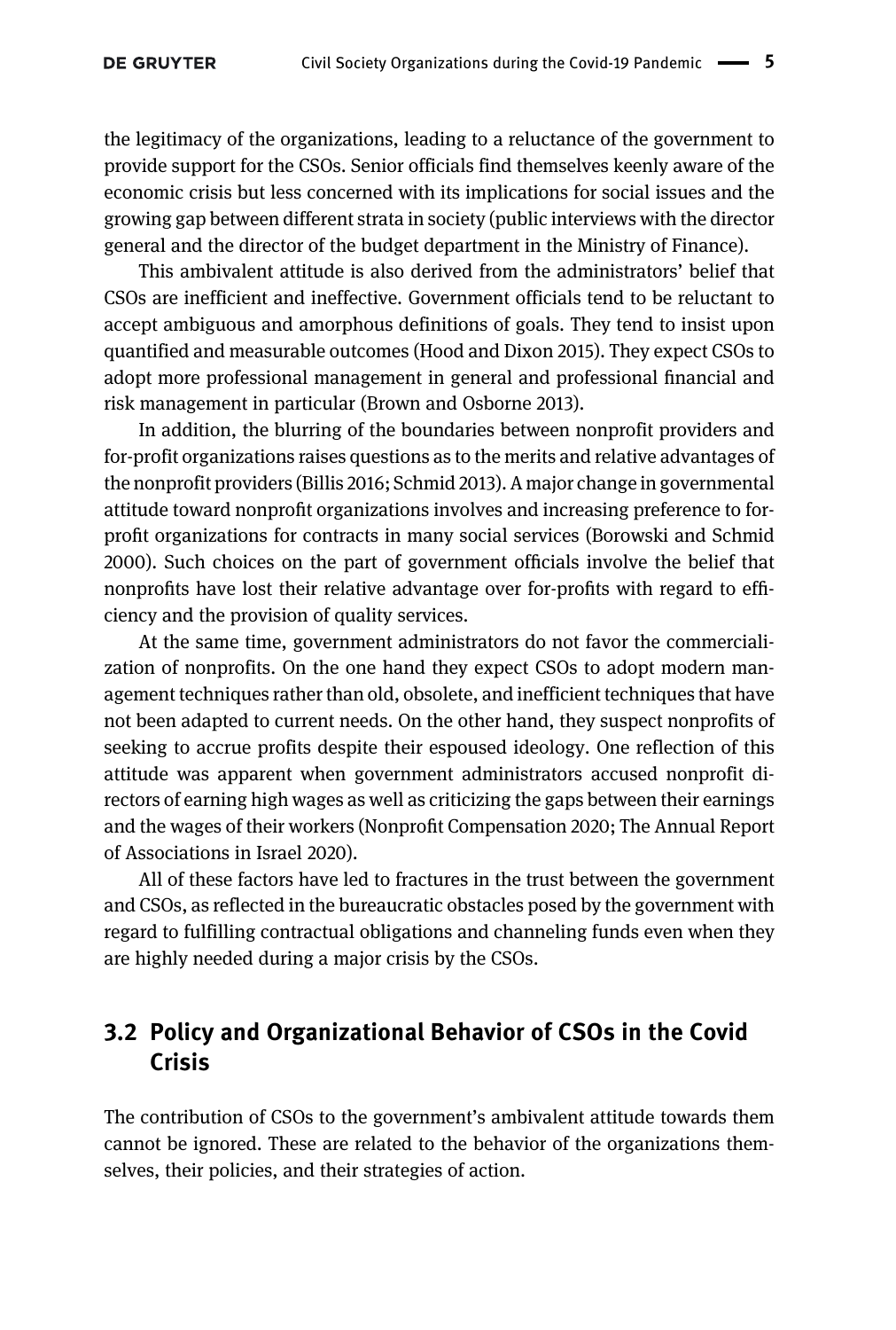First, the fact that these organizations remain highly dependent on government funding, which constitutes 41% of their annual budget [\(The Annual Report of](#page-8-6) [Associations in Israel 2020\)](#page-8-6), prevents them from expressing opposition to government policy and forces them to conform to regulations in order to ensure the steady flow of resources. Previous studies have shown clearly that when CSOs depend on government funding they "do not bite the hand that feeds them" ([Beaton, MacIndoe, and Wang 2020; Chaves, Stevens, and Galaskiewicz 2004;](#page-7-4) [Schmid, Bar, and Nirel 2008\)](#page-7-4). Financial dependence neutralizes protest activity in addition to preventing defiance against the government. For example during the current crisis, attempts to mobilize leaders of the CSOs to take part in protests against the government's policies failed. (Interview with the chair of the umbrella organization of the CSOs, August, 30th 2020).

Also, CSOs are characterized by considerable structural and organizational differentiation and segmentation [\(Kohm et al. 2000\)](#page-8-7). Half of the organizations in Israel are small, 40% are medium, and 10% are large, in terms of annual income ([The Annual Report of Nonpro](#page-8-6)fits 2020). High differentiation creates unnecessary duplication and redundancy which in turn leads to waste of resources and inefficiency. Numerous CSOs pursue the same goals: in addition to serving similar populations they offer similar programs even though resources are limited, as is their ability to create a meaningful social impact.

Finally, the poor performance of the organizations' boards does not contribute to strengthening their status vis-à-vis the government ([Iecovitz 2002\)](#page-8-8). An examination of the work of the boards of directors revealed that board members were only partially involved in the activities and operations of their organization, and did not attend many board meetings ([Banerjee and Seyam 2018](#page-7-5)). Board members were not involved enough in the efforts of executive directors to position the CSO and to negotiate effectively with the government to change its attitude. During the current crisis, the voices of the board members were hardly heard nor did they support the efforts of the organizations to obtain the government funding needed for their operations and survival (interview with the chair of the umbrella organization of the CSOs on August 30th 2020 and interview with the director general on September 10th 2020). The lack of support from board members, and their absence from the struggle to obtain government support, further weakened the organizations.

#### 4 Conclusions and Implications for Policy

The current crisis is just the tip of the iceberg in the relationship between government and civil society organizations, a relationship which has been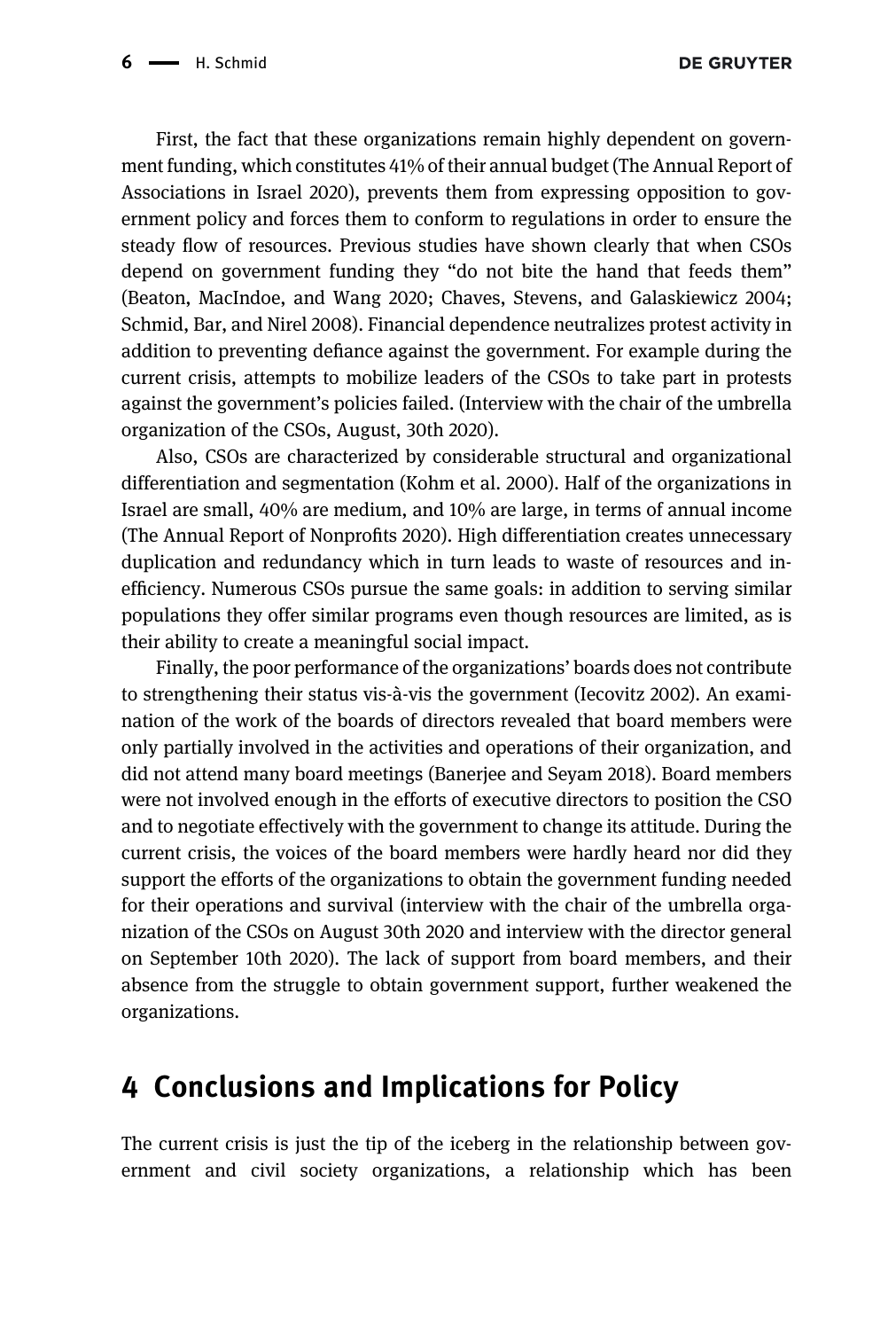characterized by mistrust and suspicion that pre-dates the outbreak of the pandemic. This crisis has more intensely highlighted the government's position towards CSOs. More puzzling is the question why, precisely during the largest crisis that humanity has experienced in the modern age, the government did not come to the aid of these organizations. Rather governmental agencies and officials dragged their feet, piled up administrative and bureaucratic obstacles, and let organizations fade, crumble, and even die. Government policy and attitude towards CSOs, specifically during times of crisis or national disasters, have received too little theoretical and empirical attention thus far, and constitute a critically important field for further research.

There is no doubt that the CSOs themselves play a part in shaping the alienated behavior of the government towards them. Many of these organizations provide government officials with ample evidence that they are neither efficient nor innovative, and are therefore unlikely to break new ground. Their management is insufficiently professional, and they provide little justification for prioritization over private for-profit organizations. In addition, CSOs have shown little awareness of change in the power-dependency relationship between them and government over the years.

The dysfunctionality of this relationship is both apparent and overwhelming. Not only does it leave the CSO dependent on the Grace of the government as its primary supplier of resources, but government also stands forlorn, dependent upon its alienated organizational partners for their accrued knowledge about their clients, client needs, and what is necessary to meet those needs [\(Gal and Bar-Nir](#page-8-9) [2011](#page-8-9)). This interdependence between the government and the organizations should have been realized, and orchestrated into balance over the years.

The government's disregard for the CSOs' existential needs and unappreciated contributions ultimately harms the citizens of the country, their trust in the government, and in the government itself. CSO leaders have failed to understand this relationship, and have therefore been unable to assume proactive roles in their relationship with governmental agents.

In the new reality created by the coronavirus pandemic, there is no escape from improving cooperation and creating inter-sectoral partnerships between the government and the non-profit organizations in cooperation with the business sector [\(Almog-Bar and Schmid 2018](#page-7-2)). Cross-sector partnership based on trust seems an obvious requisite if both partners are to realize their goals and effectively benefit their clients. And, these observations developed in Israel likely apply in many of the world's other nations. Institutional and organizational dysfunctionality would not appear a respecter of national boundaries in a time of global pandemic.

The analysis of the relationship between the government and the organizations has implications for government policy and outlines the strategies it must adopt in order to deal more successfully with crises and pandemics. Government policy makers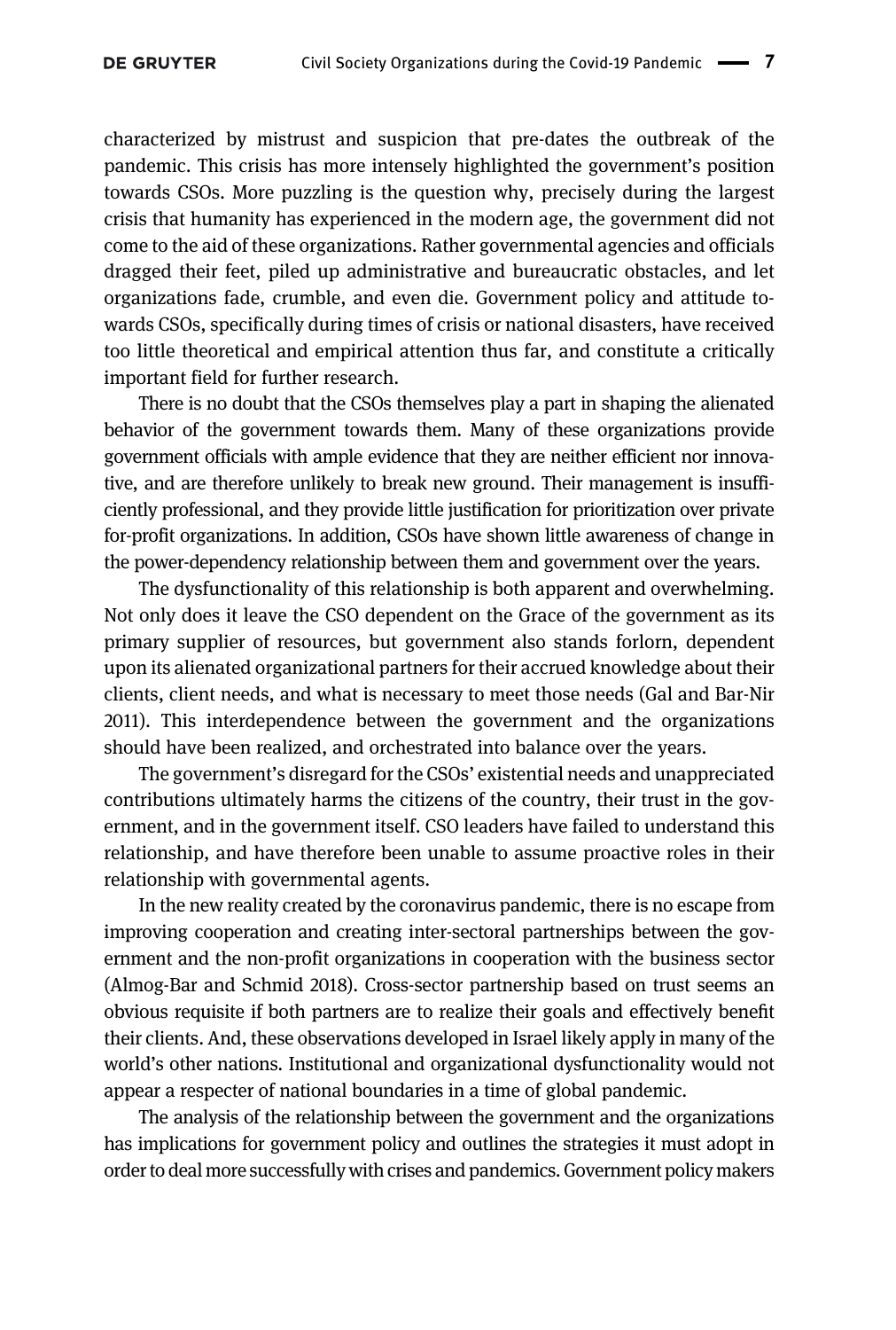should, in advance, establish policies, guidelines, and procedures for operation during emergency situations. Many governments were caught unprepared to deal with the crisis. Israel's government instruments such as the "National Emergency Authority," have actually been emptied of authority over the years, leaving instead hollow spaces and lacking prepared plans or the ability to deal effectively with the pandemic in real time. Specifically and operatively it is recommended that governments and CSOs should prepare for emergencies and national disasters with a standby "work folder" and have a map for navigating the ship to a safe shore.

Furthermore, in dealing with crisis situations, the government might avoid compartmentalization and exclusion of relevant bodies due to questions of "ego," level of respect, or territorialism, and ensure that knowledge will be shared between relevant bodies in order to better cope with the epidemic. The government might perceive CSOs as important partners in dealing with the crises. These organizations have the ability to provide immediate responses on the ground to populations effected by emergencies – something the government has difficulty doing. The CSOs, on their part, might well choose to become much more entrepreneurial and proactive in their dealings with the government as they utilize their many assets (professional knowledge, client information, treatment plans, programs, human capital, volunteers) which should give them a full place at the table where crisis management his planned and addressed. The government might choose to support CSOs and not ignore their existential needs. After all, a great many of these CSOs serve the purposes of government and stand ready to be "used."

### References

- <span id="page-7-1"></span>Almog-Bar, M. 2016. "Policy Initiatives towards the Nonprofit Sector: Insights from the Israeli Case." Nonprofit Policy Forum 7 (2): 237–56.
- <span id="page-7-2"></span>Almog-Bar, M., and H. Schmid. 2018. "Cross-Sector Partnerships in Human Services: Insights and Organizational Dilemmas." Nonprofit and Voluntary Sector Quarterly 37 (Suppl. 4): 119s–38s.
- <span id="page-7-0"></span>Almog-Bar, M., and R. Bar. 2020. Volunteering and Social Involvement During the COVID-19 Crisis in Israel: Information, Insights, and Challenges. Jerusalem, Israel: The Center for the Study of Civil Society and Philanthropy. The Hebrew University of Jerusalem and The Network of Israeli Volunteering. [In Hebrew].
- <span id="page-7-5"></span>Banerjee, S. K., and A. Seyam. 2018. "Not for Profit Board of Directors and Governance." International Journal of Accounting and Finance Studies 1 (2): 154–72.
- <span id="page-7-4"></span>Beaton, E., H. MacIndoe, and T. Wang. 2020. "Combining Nonprofit Service and Advocacy: Organizational Structures and Hybridity." Nonprofit and Voluntary Sector Quarterly 23. First published online, September, 23, 2020.
- <span id="page-7-3"></span>Billis, D. 2016. "Hybrid Associations and Blurred Sector Boundaries." In The Palgrave Handbook of Volunteering, Civic Participation, and Nonprofit Associations. London: Palgrave MacMillan.